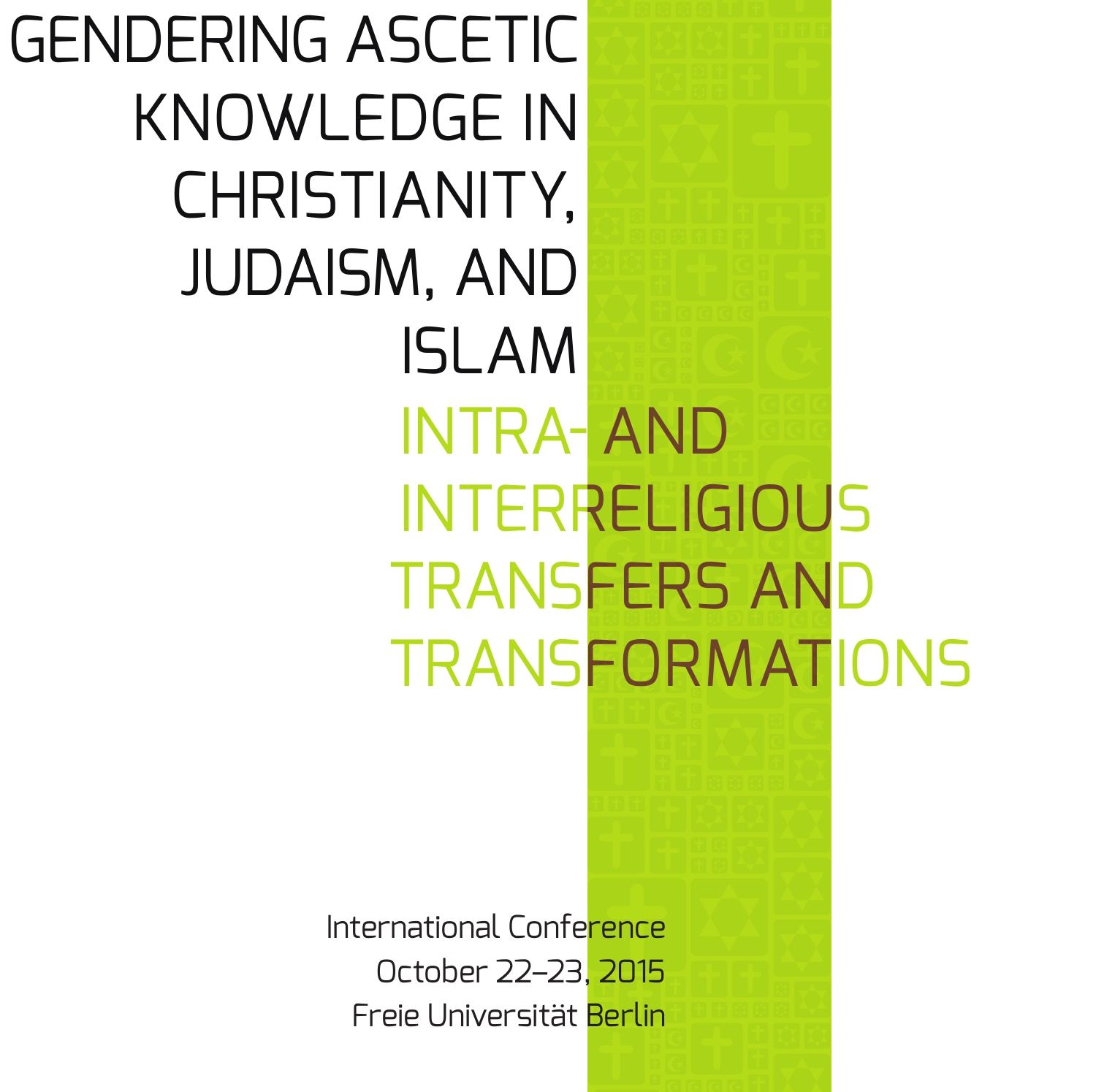# Methodological Toolkits Chair: Blossom Stefaniw

10.00–10.30 Almut-Barbara Renger, Tudor Sala, Alexandra Stellmacher | Gendering, Ungendering, and Transgendering Ascetic Knowledge: Prolegomena

22

10.30–11.00 Björn Krondorfer | Can Late Antiquity and Postmodernity Speak to Each Other? Taking the Leap with Critical Men's Studies

11.00–11.30 Discussion

11.30–12.15 Coffee Break

# Gendering and Transgendering Ascetic Knowledge among Jews and Muslims Chair: Lennart Lehmhaus

12.15–12.45 Ada Rapoport-Albert | The Integrity of the Female as Body and Its Implications for Ascetic Practice in Rabbinic Judaism

12.45–13.15 Alexandra Cuffel | Holy/Dangerous Women: Transgendering and Imagining Women's Spiritual Leadership among Jews and Muslims in the Middle East

13.15–13.45 Discussion

13.45–15.00 Lunch

# Transgendering and Ungendering Ascetic Knowledge in Late Antique Christianities Chair: Roberto Alciati

15.00–15.30 Kate Cooper, Conrad Leyser | The Thecla Tradition and the Transgendering of Ascetic Knowledge: Late Fourth-Century Asia Minor and North Italy

15.30–16.00 Christiane Zimmermann | Christian Women and Asceticism: A Case Study on Ancient Anatolia

16.00–16.30 Discussion

16.30–17.15 Coffee Break

#### Public Lecture Chair: Almut-Barbara Renger

17.00–18.30 Susanna Elm | Bodies of Knowledge: Augustine and the Extra-ordinary

18.30 Dinner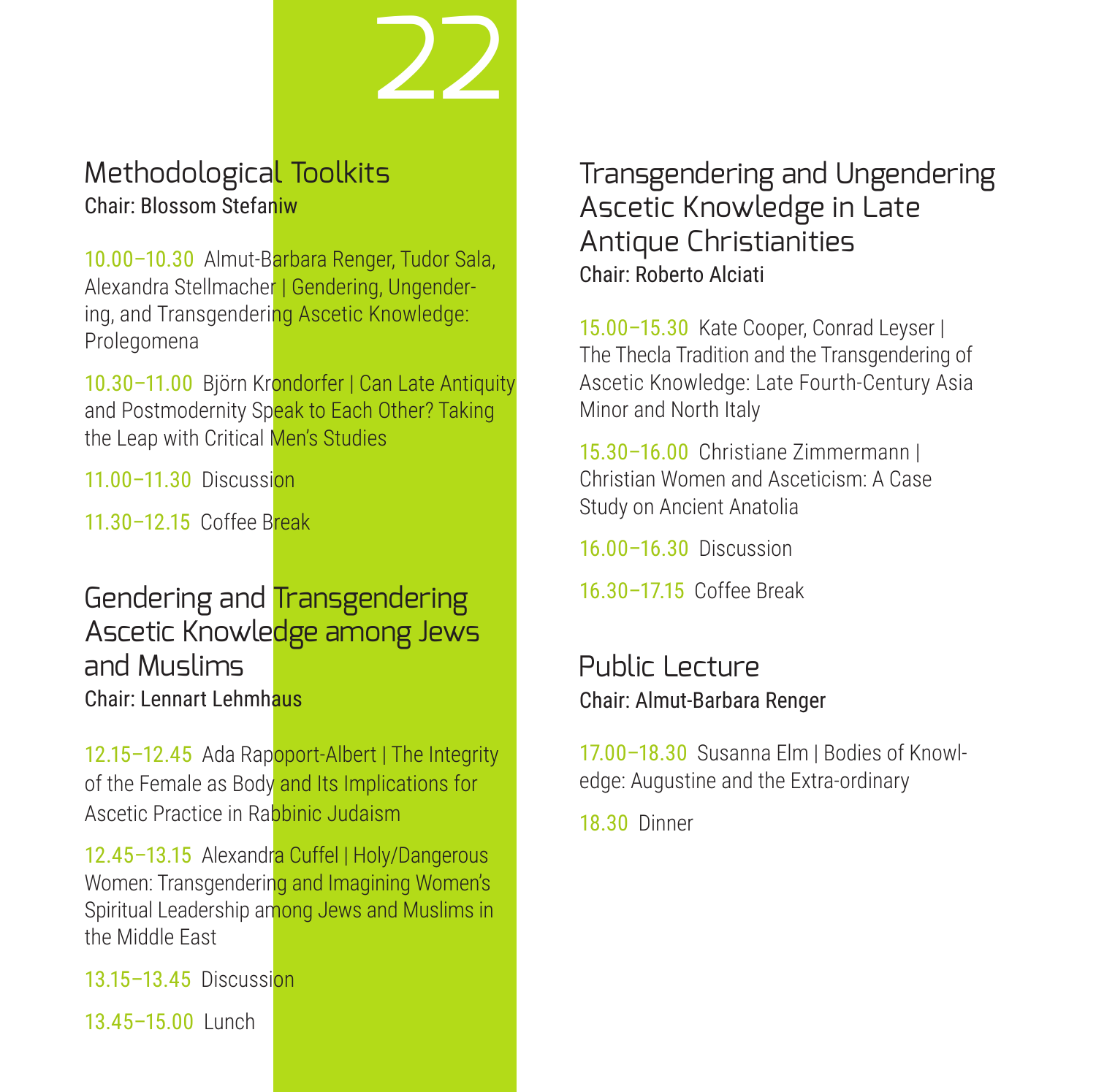# Gendering Ascetic Knowledge in Byzantium Chair: Roberto Alciati

23

10.00–10.30 Stavroula Constantinou | Monastic "Gynealogy": The Maternal-Feminine Structure of Byzantine Women's Asceticism

10.30–10.45 Discussion

10.45–11.15 Coffee Break

# Ungendering Ascetic Knowledge in Early and Medieval Islam Chair: Hannelies Koloska

11.15–11.45 Christopher Melchert | Early Female Muslim Renunciants (8th-9th Centuries CE)

11.45-12.15 Sara Sviri | "You and your husband are both on the same rung": Extra-ordinary Women in Early Islamic Mysticism, Their Tales, Visions and Relationships

12.15–12.45 Discussion

12.45–14.00 Lunch

# Transgendering Ascetic Knowledge in Twentieth-Century Islam Chair: Almut-Barbara Renger

14.00–14.30 Angelika Neuwirth | Constructions of Martyrdom: A Case Study on Mahmud Darwish

14.30–14.45 Discussion

14.45 Final Discussion